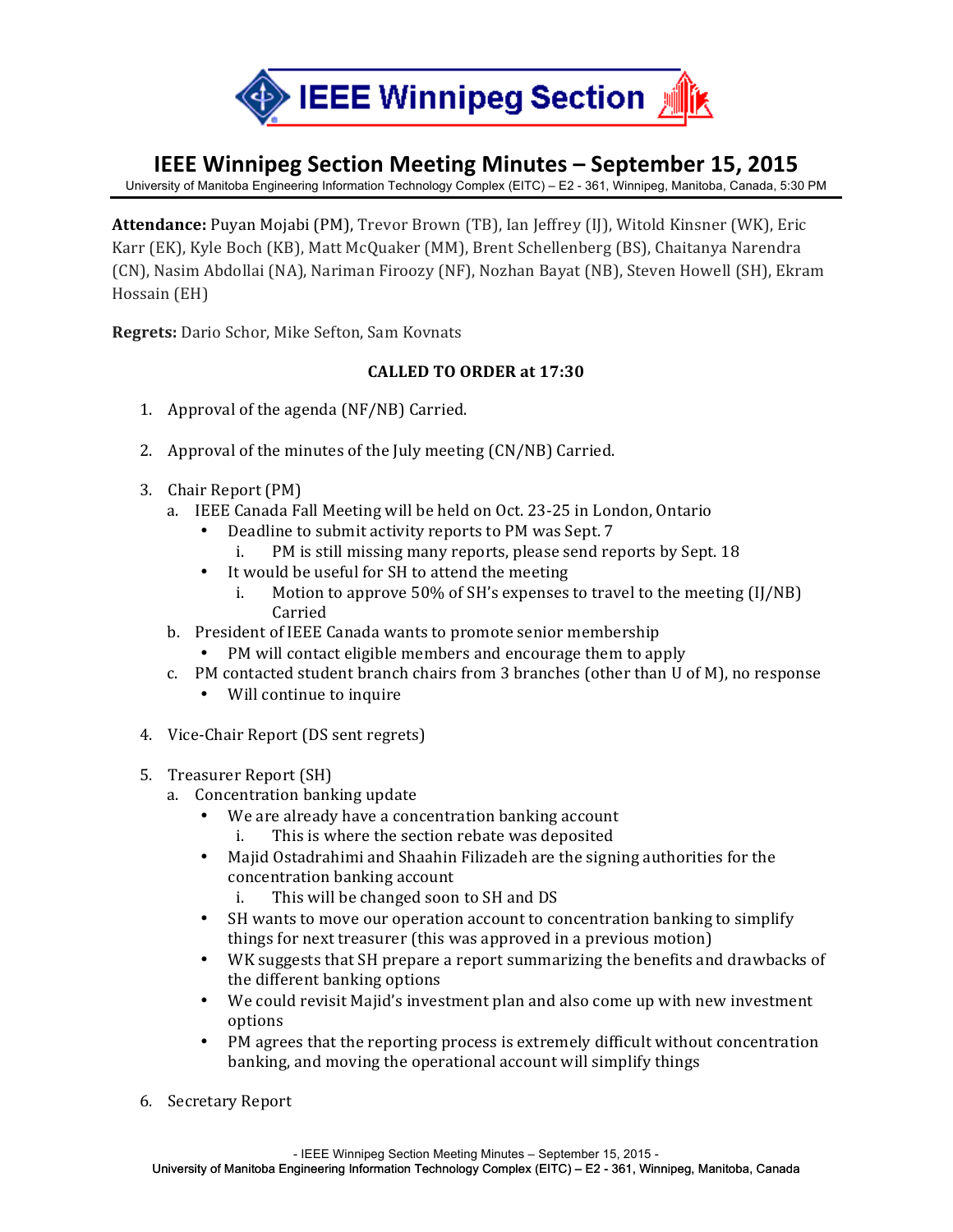- a. Vice-chair report
	- Not received
- b. ICF report from Dave Kemp
	- See attached report
- c. PES Chapter
	- Mike Sefton provided a few reasons explaining why the PES events have been very successful
		- i. Most attendees work at the same company (Hydro) and talk with each other and remind each other of the event
		- ii. PES has a significant number of people on their mailing list, and their events are often directly related to the interests of the antendees
		- iii. Manitoba Hydro encourages employees to attend professional development events
		- iv. The events are not only professional development opportunities but also have networking opportunities
		- v. PES tries to choose diverse topics that will attract people
	- If suggests that if we want to attract more people from industry to IEEE events, we need employers to provide encouragement and incentive to their employees
- 7. President-Elect Update (WK)
	- a. Remember to vote in the ongoing IEEE Canada election
		- An e-mail was sent to IEEE Canada members with an interview from the two candidates
- 8. IEEE Canada Foundation Report See attached report
- 9. Chapter and Affinity Group Reports
	- a. Communications (EH)
		- Three seminars so far this year, with the last one in June
			- i. Attendance has been good
		- One upcoming seminar for next month
	- b. Computer and Computational Intelligence (WK)
		- Two recent seminars, both were well received
		- On Sept. 26 there will be an ACM programming competition
		- IEEE Xtreme Programming competition is coming up on Oct. 23-24
	- c. EMBS Not in attendance
	- d. EduManCom Not in attendance
	- e. PES (MS sent regrets)
		- See Secretary's report
	- f. Waves (PM)
		- Ari Sihvola, an IEEE distinguished lecturer from Finland, is coming on Oct. 19
	- g. RobConIM Not in attendance
		- Seminar coming up next week
	- h. GRSS-AES (NF)
		- Distinguished lecturer is coming on Friday, Sept. 25 to talk about maritime awareness and surface wave radar
	- i. YP (MM)
		- Annual BBQ was held in July and it was very successful
		- Will be meeting in the next few weeks to plan upcoming events, including: